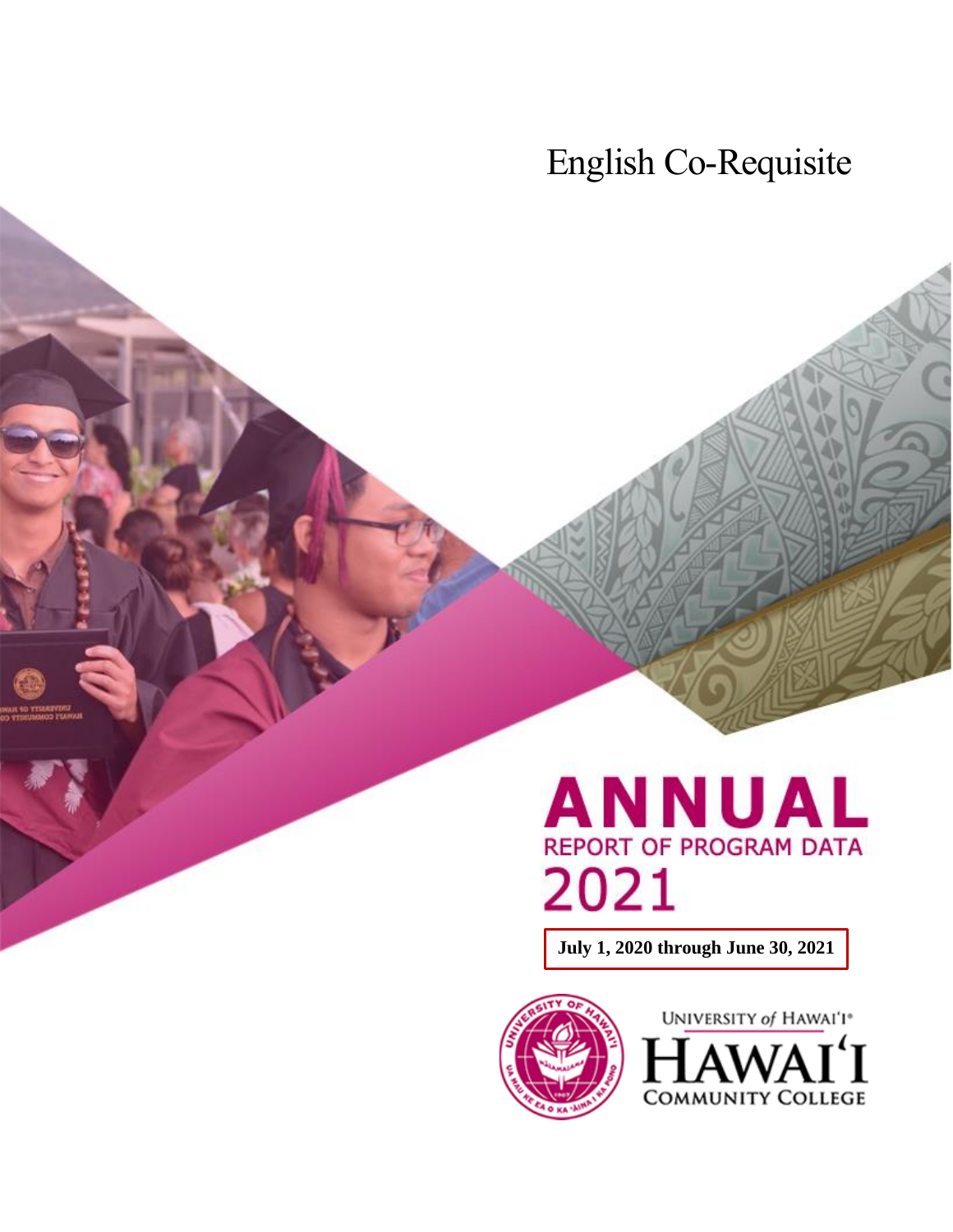## Submit this Review document in WORD via the **Hawaii CC - [Program & Unit Review Submission portal](https://hawaii.kualibuild.com/app/builder/#/app/60ef56c477b0f470999bb6e5/run)**

**<https://hawaii.kualibuild.com/app/builder/#/app/60ef56c477b0f470999bb6e5/run>**

attachments and supporting documentation may be uploaded in WORD, PDF, or EXCEL

# **1. Program or Unit Description**

The English department offers two accelerated learning programs: English 102/21, College Reading/Introduction to College Reading, and English 100/21, Composition I/Introduction to Composition. We also offer English 20, Reading and Writing Essentials, which combines reading and writing instruction for students who do not place into the English 102/21 and English 100/22 ALP courses.

# **2. Analysis of the Program/Unit**

### [UHCC Annual Report of Program Data \(VARPD\)](https://uhcc.hawaii.edu/varpd/)

**ENROLLMENT GOAL:** 100% of new students enroll in English in their first year

| Fall<br><b>Semester</b> | <b>New Students</b> | <b>Enrolled</b> in<br><b>Any English</b> | % Enrolled | <b>Did Not Enroll</b> | % Not<br><b>Enrolled</b> |
|-------------------------|---------------------|------------------------------------------|------------|-----------------------|--------------------------|
| Fall 2018               | 411                 | 249                                      | 61%        | 162                   | 39%                      |
| <b>Fall 2019</b>        | 471                 | 266                                      | 56%        | 205                   | 44%                      |
| <b>Fall 2020</b>        | 377                 | 214                                      | 57%        | 163                   | 43%                      |

Table 1. Percent of New Students Attempting English in their First Year

 $1$  Entering fall as first-time freshmen or first-time at campus transfers, no prior English courses, classified, degree-seeking only.

### **EFFICIENCY BY PLACEMENT GOALS:**

- 1. By 2021, 75% of students placed at one level below college-ready standards will complete their college-level English course within one semester of enrolling in English.
- 2. By 2021, 70% of students placed at two or more levels below college-ready standards will complete their college-level English course within one year of enrolling in English.

We are currently in our soft-launch with the First Year designated courses, and our full launch will begin in the Fall 2022 semester. English 102 has a course designation (FY), so as we continue to offer this course as FY, more students should take it within the first year of enrollment. The drop in students enrolled in any English course from Fall 2018 to Fall 2020 reflects the impact of the COVID-19 pandemic, which has significantly affected enrollment.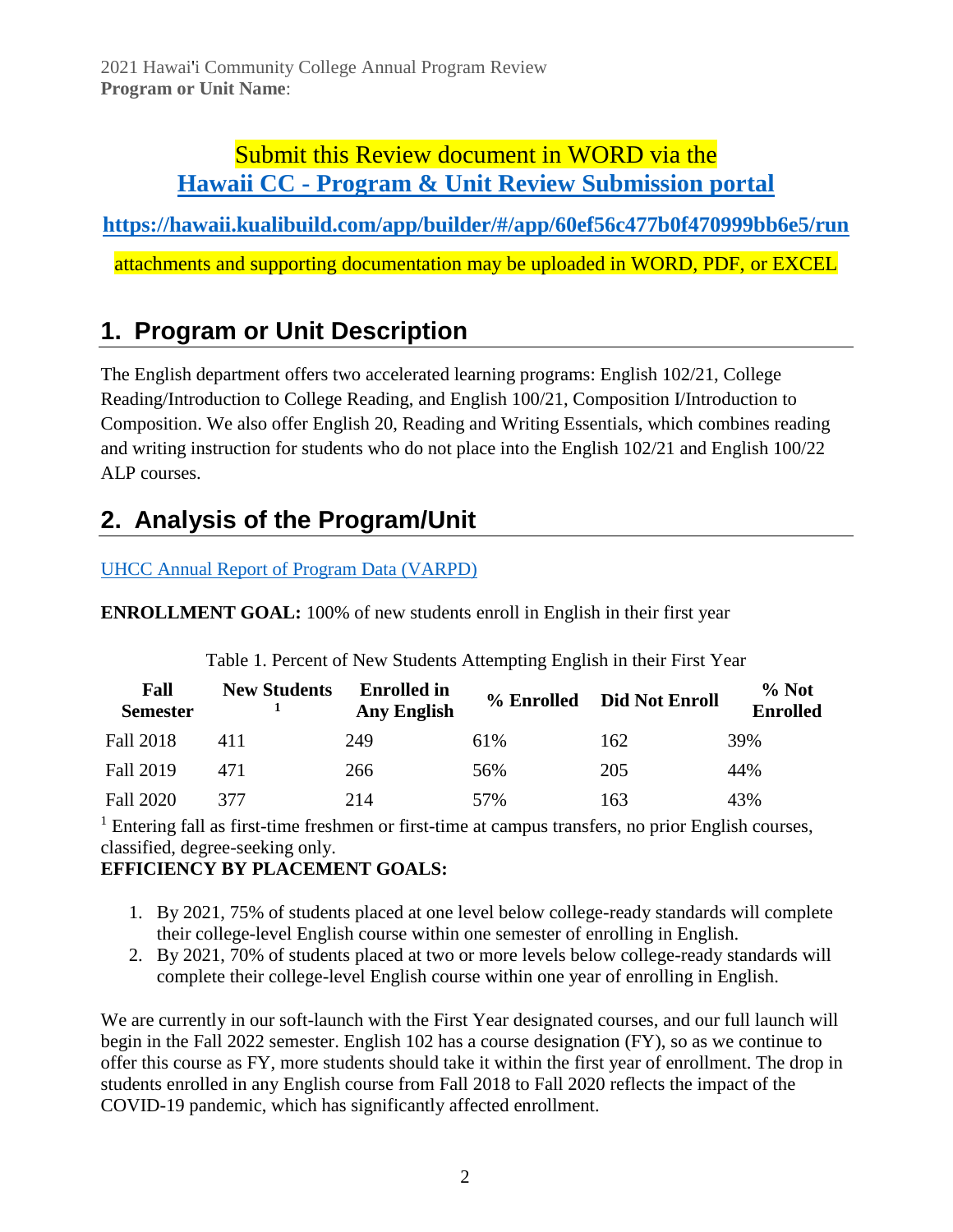|                                    |                 | AY 2018-19 |                                                              |                 | AY 2019-20       |                                                              |                 | AY 2020-21 |                                                              |
|------------------------------------|-----------------|------------|--------------------------------------------------------------|-----------------|------------------|--------------------------------------------------------------|-----------------|------------|--------------------------------------------------------------|
| <b>English</b><br><b>Placement</b> | <b>Enrolled</b> | Completed  | $\frac{0}{0}$<br><b>Completed</b><br><b>College</b><br>Level | <b>Enrolled</b> | <b>Completed</b> | $\frac{0}{0}$<br><b>Completed</b><br><b>College</b><br>Level | <b>Enrolled</b> | Completed  | $\frac{0}{0}$<br><b>Completed</b><br><b>College</b><br>Level |
| College                            | 304             | 173        | 57%                                                          | 330             | 202              | 61%                                                          | 286             | 167        | 58%                                                          |
| 1-level                            | 57              | 32         | 56%                                                          | 48              | 21               | 44%                                                          | 37              | 14         | 38%                                                          |
| $2+$ levels                        | 12              | 0          | 0%                                                           | 30              | 13               | 43%                                                          | 32              | 13         | 41%                                                          |
| N <sub>o</sub><br>Placement        | 22              | 15         | 68%                                                          | 21              | 12               | 57%                                                          | 10              |            | 70%                                                          |
| <b>TOTAL</b>                       | 395             | 220        | 56%                                                          | 429             | 248              | 58%                                                          | 365             | 201        | 55%                                                          |

Table 2. Strategic Directions: College-Level English Completion by Placement, New Students<sup>1</sup>

<sup>1</sup> First-time attempters/enrolled in English; no prior subject history; classified, degree-seeking only. <sup>2</sup> Completed within one semester for College and 1-level, within two semesters for  $2+$  and no placement levels.

Placement has been an ongoing challenge as many students are incorrectly placed into English courses. Although UHCCs implemented multiple measures for placement testing in 2016, campuses continue to heavily rely on placement tests, Accuplacer in particular. At HawCC, placement data reveal that over half of our incoming freshmen/transfer students were placed using Accuplacer in math and English. Evidence-based best-practice has suggested time and again that multiple measures with attention to cumulative High School Grade Point Average (HSGPA) and other measures, including completed coursework, is the most accurate procedure for placement. Further, research has found that placement tests are limited in their capacity to gauge college readiness, are modest at best in predicting performance, tend towards underestimating student capabilities, and that the consequent under-placement of students risks them not enrolling, dropping out, delaying completion, or not completing.

#### **STUDENT LEARNING GOAL:** All students meet course student learning outcomes.

| <b>English</b> |                 | AY 2018-19 |                          | AY 2019-20               |           |                            | AY 2020-21      |                  |                            |
|----------------|-----------------|------------|--------------------------|--------------------------|-----------|----------------------------|-----------------|------------------|----------------------------|
| Course         | <b>Enrolled</b> | Completed  | $\%$<br><b>Completed</b> | <b>Enrolled</b>          | Completed | $\frac{6}{6}$<br>Completed | <b>Enrolled</b> | <b>Completed</b> | $\frac{6}{9}$<br>Completed |
| 20W            | 13              | 4          | 31%                      | $\overline{\phantom{a}}$ |           |                            |                 |                  | -                          |
| 21             | 95              | 71         | 75%                      | 89                       | 64        | 72%                        | 66              | 37               | 56%                        |
| 22             | 105             | 67         | 64%                      | 72                       | 47        | 65%                        | 75              | 53               | 71%                        |
| 97             | 18              | 14         | 78%                      | $\overline{\phantom{a}}$ | -         |                            |                 |                  | -                          |
| 100            | 733             | 436        | 59%                      | 757                      | 482       | 64%                        | 656             | 416              | 63%                        |

#### Table 3. English Course Completion Rates, All Students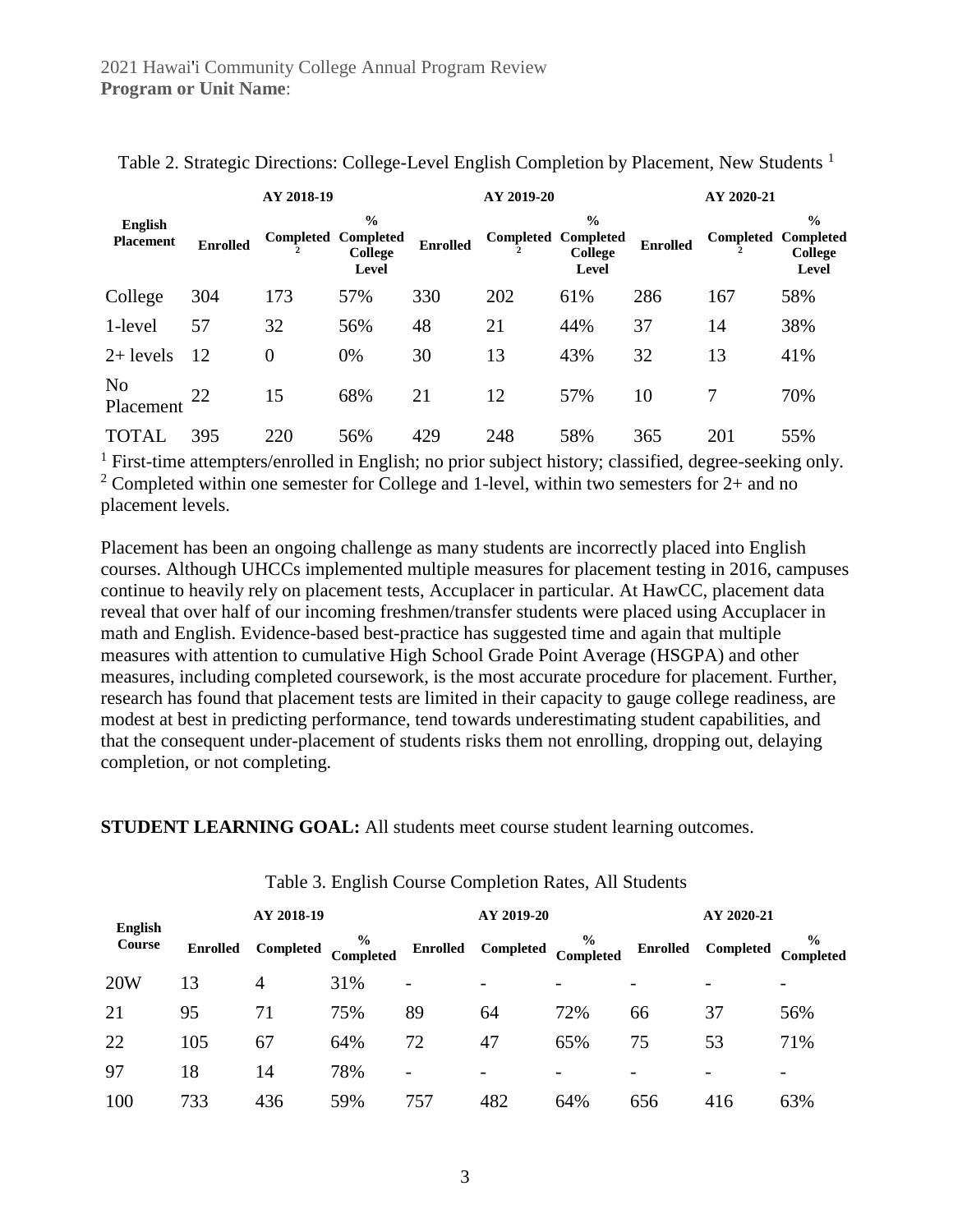| <b>English</b> |                 | AY 2018-19 |     |    | AY 2019-20                                                                      |     |    | AY 2020-21 |     |
|----------------|-----------------|------------|-----|----|---------------------------------------------------------------------------------|-----|----|------------|-----|
| Course         | <b>Enrolled</b> |            |     |    | Completed Completed Completed Completed Completed Completed Completed Completed |     |    |            |     |
| 102            | 95              | 57         | 60% | 89 | 51                                                                              | 64% | ᲠჂ | 29         | 45% |

Table 3. English Course Completion Rates, All Students

Now that English 102 is offered as a FY course, which means that it incorporates the Kaʻao Model and high engagement strategies, the completion rate for English 102 should increase. Some factors that may contribute to this data are that the English department lost a vacant position, and two faculty members retired. Also, the COVID-19 pandemic created unique challenges for both students and instructors as we were forced to change course modalities mid-semester in the Spring 2020 semester; thereafter, we offered all English courses online, which is problematic for students with no internet access.

# **3. Program Learning Outcomes or Unit/Service Outcomes**

CLOs for English 21:

- 1. Effectively use entry-level college vocabulary;
- 2. Comprehend various types of entry-level written and visual college material;
- 3. Demonstrate application of varied reading strategies to entry-level college texts.

CLOs for English 102:

1. Apply a range of reading strategies appropriate to academic, scholarly, popular, and literary writings.

2. Accurately summarize and paraphrase ideas from a variety of texts.

3. Demonstrate critical reading skills, including the ability to analyze, organize, evaluate, and synthesize ideas.

4. Demonstrate information literacy, including the ability to access, evaluate, and ethically use research.

CLOs for English 22:

- 1. Effectively use a multi-step writing process that includes drafting, revising, and editing; respond constructively to written and oral feedback
- 2. Write compositions that have a main point and supporting ideas developed with specific, logically organized details
- 3. Integrate source material according to academic conventions
- 4. Proofread for effective grammar, word choice, punctuation, and spelling

CLOs for English 100: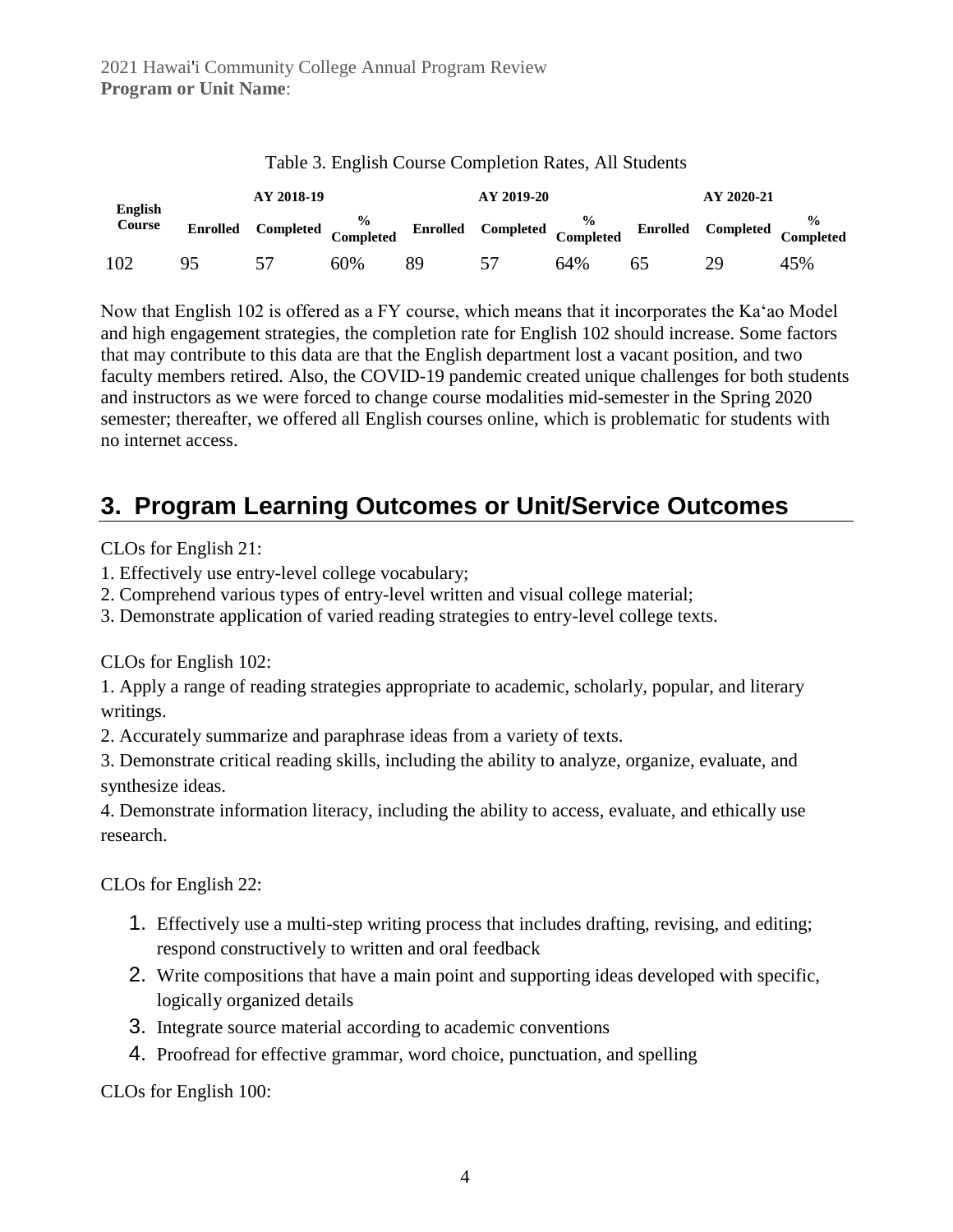2021 Hawai'i Community College Annual Program Review **Program or Unit Name**:

- 1. Compose college-level writing with a clear purpose, in a form appropriate to intended audiences;
- 2. Demonstrate critical thinking in the process of writing;
- 3. Document credible sources in accordance with an appropriate style guide.

#### Courses Assessed

English 22/100: Analysis and Action Plan: ENG 100/22 Assessment I. Identify how well students are meeting Course Learning Outcomes in all sections of ENG 100.

A. CLO 1: Compose college-level writing with a clear purpose, in a form appropriate to intended audiences.

- Exceeds  $3.3\%$ 
	- Meets 46.9%
	- Developing 32.9%
	- Does not meet 16.9%
- B. CLO 2: Demonstrate critical thinking in the process of writing.
	- Exceeds 1.6%
	- Meets  $40.5\%$
	- Developing 24.5%
	- Does not meet 33.3%
- C. CLO 3: Document credible sources in accordance with an appropriate style guide.
	- Exceeds 2%
	- Meets 39%
	- Developing 48%
	- Does not meet  $11\%$

II. Determine whether students in ENG 22 ALP are able to work at the ENG 100 level by the end of the semester.

- A. Pass ENG 100/22 (Exceeds/Meets)
	- $47.9\%$
	- B. Pass ENG 22 Only (Developing)
		- $23.1\%$
	- C. Retake ENG 100/22 (Does not Meet)
		- $28.9\%$

#### Analysis of Results

Many factors contribute to the above results beginning with the essay collection requirements. We intentionally left the assignment requirements broad to gather information regarding what type of end of semester assignments instructors are using. We will require more specific guidelines for future assessments to see how the assignments address the CLOs. We also need to make some adjustments to the rubric to obtain more accurate assessments particularly in better assessing students' ability to analyze and synthesize information. The large number of lecturer-taught sections of ENG 100 in the Fall 2019 semester also illustrates that we need to spend more time preparing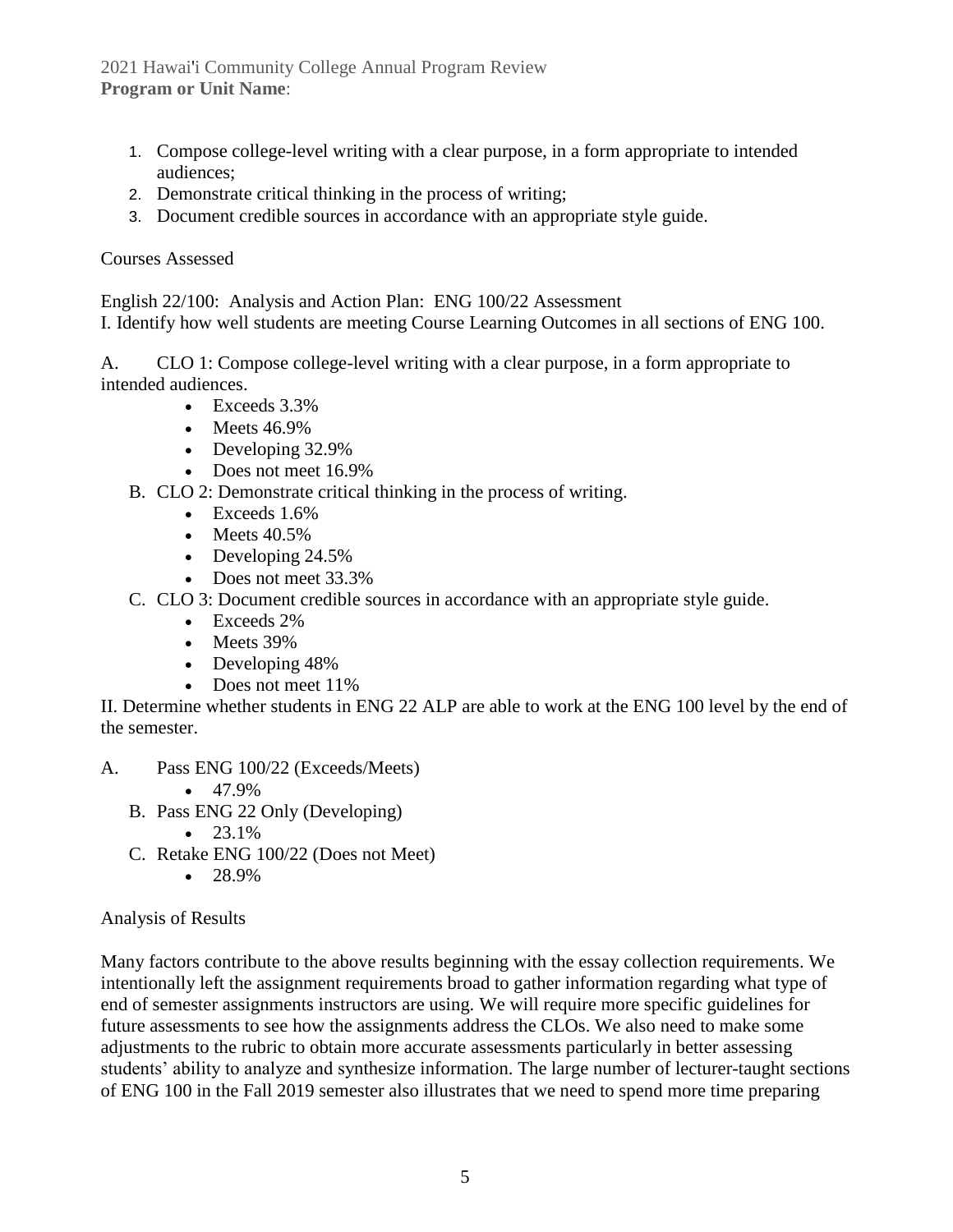lecturers to effectively meet the CLOs for ENG 100. In particular, many of the essays that were collected from courses taught by lecturers did not include MLA formatting or the formatting was developing. Additionally, with 33.3% of students not meeting CLO 2, we realize that we need to have more discussions about how we are addressing critical thinking in our instruction, activities, and in our assignments. Moreover, students are often incorrectly placed into ENG 100, and this also contributes to the CLOs results. Finally, based on these results, students need access to more support systems outside of the English department. In response to our second and third assessment goals, the English department met on April 9, 2021 for a grade norming session in preparation for assessing essays collected in the Fall 2019 semester. After meeting on October 15, 2021 to discuss the results of our assessment of those essays, we agree that having more grade norming sessions in the future, to include lecturers, will help ensure more consistency in grading English 100 essays. We need more opportunities to meet with each other to discuss, share, and improve our course materials and teaching techniques.

#### Action Plan

- Require more specific guidelines for future assessments.
- Change the rubric to have the support section address imbalanced evidence, especially in arguments (lack of a counterargument) and to address content that is predominately source information without much analysis.
- Offer professional development opportunities, if funding is available, to help better prepare and support lecturers.
- Provide more opportunities for lecturers and faculty to meet with each other to discuss, share, and improve our course materials and teaching techniques.
- Request funding to pilot a multiple measures alternative to placement (English faculty create the writing sample prompts and assess them).

English 21/102: We are currently working on closing the loop for our assessment of this course.

# **4. Action Plan**

1. Continue to offer English 102 as an FY designated course and help lecturers obtain designation to teach the course as FY.

2. Create better onboarding practices for lecturers.

3. Continue to work with student services to try to implement adapt and adopt KCC's placement tool as a starting point for all incoming students with support/advice from Counseling, TLC, Paepae ʻŌhua, Hale Kea, and English department faculty.

## **5. Resource Implications - \* ONE-TIME BUDGET REQUESTS ONLY \***

Detail any ONE-TIME resource requests that are not included in your regular program or unit operating "B" budget, including reallocation of existing resources (physical, human, financial).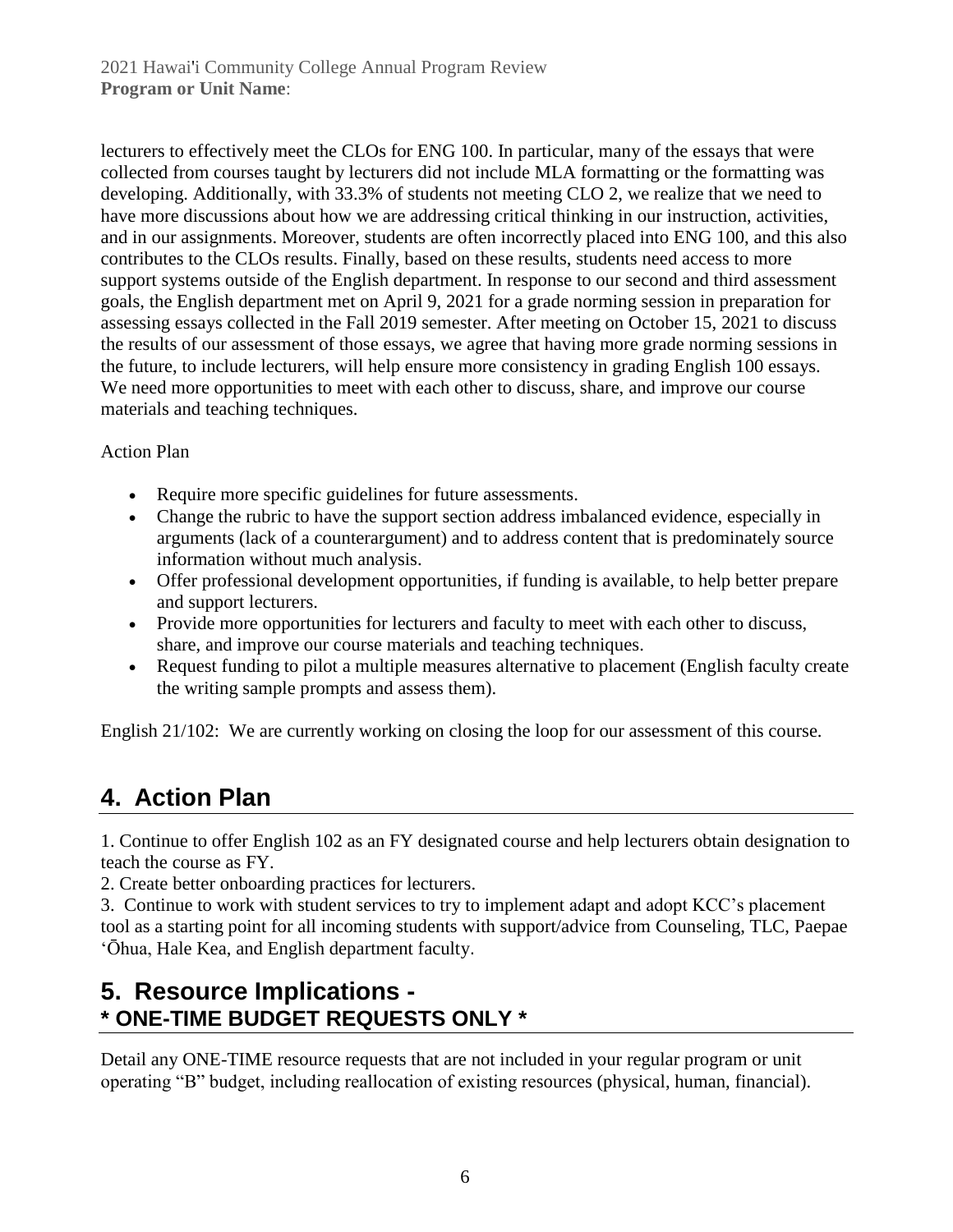\*Note that CTE programs seeking future funding via UHCC System Perkins proposals must reference their ARPD Section 4. Action Plan and this ARPD Section 5. Resource Implications to be eligible for funding.

### ☐ **I am NOT requesting additional ONE-TIME resources for my program/unit.**

#### X **I AM requesting additional ONE-TIME resource(s) for my program/unit. Total number of items being requested: \_\_\_\_\_\_1\_\_\_\_\_(4 items max.)**

\*For each item requested, make sure you have gathered the following required information and all relevant documentation before you upload this Review; you will submit all information and attachments for your **Resource Request** as part of your Review document submission via the

> Hawaii CC - [Program & Unit Review Submission portal](https://hawaii.kualibuild.com/app/builder/#/app/60ef56c477b0f470999bb6e5/run) <https://hawaii.kualibuild.com/app/builder/#/app/60ef56c477b0f470999bb6e5/run>

- $\checkmark$  Item Description
- ✓ Justification
- $\checkmark$  Priority Criteria (must meet at least one of the following):
	- 1. Ensure compliance with mandates and requirements such as laws and regulations, executive orders, board mandates, agreements and contracts and accreditation requirements.
	- 2. Address and/or mitigate issues of liability, including ensuring the health, safety and security of our Kauhale.
	- 3. Expand our commitment to serving all segments of our Hawaii Island community through Pālamanui and satellite centers
	- 4. Address aging infrastructure.
	- 5. Continue efforts to promote integrated student support in closing educational gaps.
	- 6. Leverage resources, investments with returns, or scaling opportunities
	- 7. Promote professional development.

| <b>Category-Specific Information</b> |                       |                      |                         |                           |  |  |  |  |
|--------------------------------------|-----------------------|----------------------|-------------------------|---------------------------|--|--|--|--|
| Equipment                            | <b>Estimated Date</b> | Quantity / Number    | Total Cost (with        | On Inventory List         |  |  |  |  |
|                                      | Needed                | of Units; Cost per   | $S\&H$ , tax)           | $(Y/N)$ ; Decal #,        |  |  |  |  |
|                                      |                       | Unit                 |                         | Reason replacing          |  |  |  |  |
| <b>Facilities</b>                    | <b>Estimated Date</b> | <b>Total Cost</b>    | Monthly/Yearly          | <b>Utilities Required</b> |  |  |  |  |
| <b>Modification</b>                  | Needed                |                      | <b>Recurring Costs</b>  |                           |  |  |  |  |
| <b>Personnel</b>                     | <b>Estimated Date</b> | FTE; Position        | <b>Estimated Salary</b> | Was an Existing           |  |  |  |  |
| <b>Resource</b>                      | Needed                | Type; Position       |                         | Position Abolished?       |  |  |  |  |
|                                      |                       | Title                |                         | $(Y/N)$ ; Position #      |  |  |  |  |
| <b>Professional</b>                  | <b>Estimated Date</b> | Have you applied     | Professional            | PD Details; Impact;       |  |  |  |  |
| <b>Development</b>                   | Needed January 7      | before $(Y/N)$ ; was | Development             | <b>Total Cost</b>         |  |  |  |  |
|                                      | 2022                  | it approved? No      | <b>Type</b>             | We would like to          |  |  |  |  |
|                                      |                       |                      | Onboarding              | offer lecturers a         |  |  |  |  |
|                                      |                       |                      | <b>lecturers</b>        | stipend to attend         |  |  |  |  |
|                                      |                       |                      |                         | two professional          |  |  |  |  |
|                                      |                       |                      |                         | development               |  |  |  |  |
|                                      |                       |                      |                         | opportunities; one        |  |  |  |  |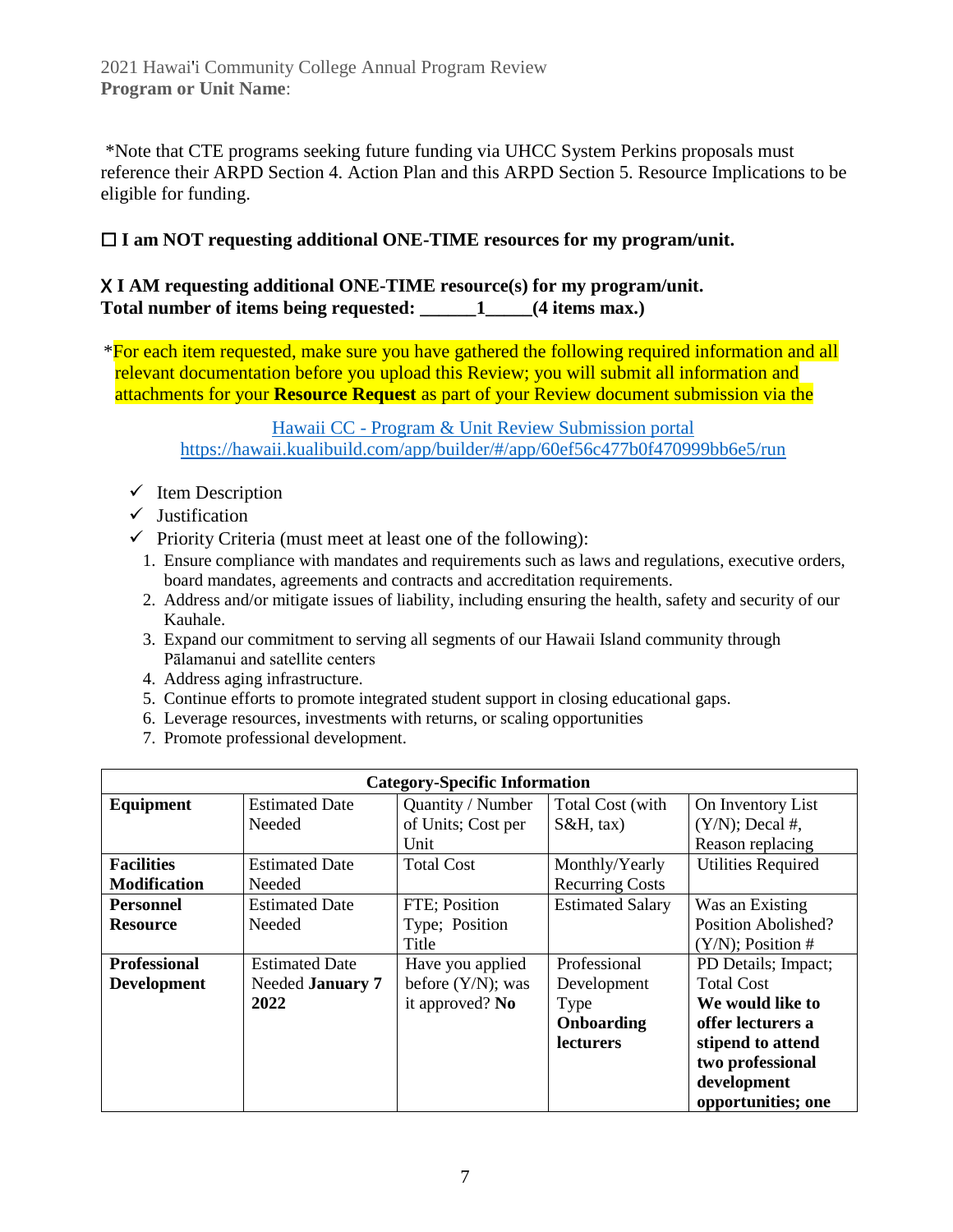|                     |                       |                   |                        | will be a meet and              |
|---------------------|-----------------------|-------------------|------------------------|---------------------------------|
|                     |                       |                   |                        | greet with faculty              |
|                     |                       |                   |                        | and a review of                 |
|                     |                       |                   |                        |                                 |
|                     |                       |                   |                        | expectations of                 |
|                     |                       |                   |                        | courses,                        |
|                     |                       |                   |                        | responsibilities,               |
|                     |                       |                   |                        | resources, etc. The             |
|                     |                       |                   |                        | second will be mid              |
|                     |                       |                   |                        | or near the end of              |
|                     |                       |                   |                        | the Fall 2022 and               |
|                     |                       |                   |                        | will include sharing            |
|                     |                       |                   |                        | assignments,                    |
|                     |                       |                   |                        | resources, etc. The             |
|                     |                       |                   |                        | impact will help                |
|                     |                       |                   |                        | better onboard and              |
|                     |                       |                   |                        | involve lecturers in            |
|                     |                       |                   |                        | assessment and                  |
|                     |                       |                   |                        | instructional                   |
|                     |                       |                   |                        | materials, best                 |
|                     |                       |                   |                        | teaching practices,             |
|                     |                       |                   |                        | etc., which will                |
|                     |                       |                   |                        | improve student                 |
|                     |                       |                   |                        | retention. The total            |
|                     |                       |                   |                        | cost is \$500 per               |
|                     |                       |                   |                        | lecturer x 5                    |
|                     |                       |                   |                        | $lectures = $2500,$             |
|                     |                       |                   |                        | plus \$500 for food             |
|                     |                       |                   |                        | and drinks (if we               |
|                     |                       |                   |                        | can safely meet in              |
|                     |                       |                   |                        |                                 |
|                     |                       |                   |                        | person in the Fall              |
|                     |                       |                   |                        | 2022 semester) total<br>\$3000. |
| <b>Reallocation</b> | <b>Estimated Date</b> | <b>Total Cost</b> | Monthly/Yearly         | <b>Reallocation Proposal</b>    |
|                     | Needed                |                   | <b>Recurring Costs</b> |                                 |

# **6. Optional: Edits to Occupation List for Instructional Programs**

Review the Standard Occupational Classification (SOC) codes listed for your Instructional Program and verify that the occupations listed align with the program learning outcomes. Program graduates should be prepared to enter the occupations listed upon program completion. Indicate in this section if the program is requesting removal or additions to the occupation list.

### X **I am NOT requesting changes to the SOC codes/occupations listed for my program.**